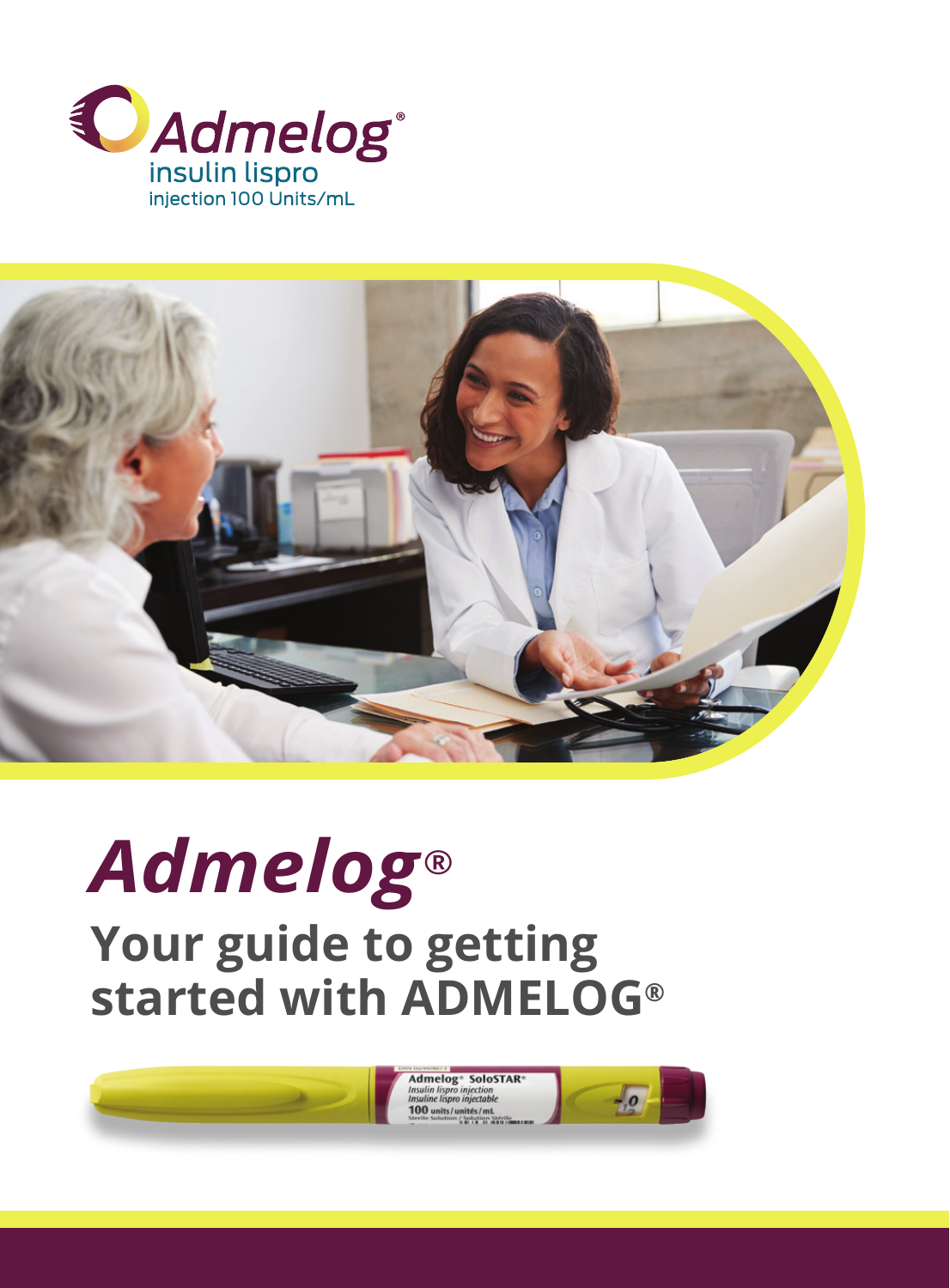# **What is ADMELOG® used for?**

#### **ADMELOG® is an insulin that is used to control high blood sugar (glucose) in people with diabetes.**

Insulin is a hormone produced by the pancreas, a large gland that lies near the stomach. This hormone is necessary for the body's correct use of food, especially sugar. When you have diabetes, your pancreas does not make enough insulin to meet your body's needs. To control your diabetes, your doctor has prescribed injections of insulin to keep your blood glucose at a near-normal level.

# **How does ADMELOG® work?**

ADMELOG® is used to control high blood sugar (glucose) in people with diabetes. ADMELOG® takes effect more rapidly and has a shorter duration of activity as compared to regular insulin.

### **How to take ADMELOG®**

**Read the detailed Instructions for Use that come with your ADMELOG® SoloSTAR® pen. Use ADMELOG® exactly as your healthcare provider tells you to. Your healthcare provider should tell you how much ADMELOG® to use and when to use it.**

Check your insulin label each time you give your injection to make sure you are using the correct insulin.

ADMELOG® comes in a SoloSTAR® disposable prefilled pen that you must use to take your ADMELOG®. The dose counter on your pen shows your dose of ADMELOG®. **Do not** make any dose changes unless instructed by your healthcare provider.



**Upper Arms Stomach Thighs**

ADMELOG® is injected under your skin (subcutaneously) into the upper arms, stomach, buttock or thighs. **Do not** inject ADMELOG® into your vein (intravenously).



Change (rotate) your injection sites within the area you chose with each dose. **Do not** use the exact spot for each injection.



Keep ADMELOG® and all medicines out of the reach of children.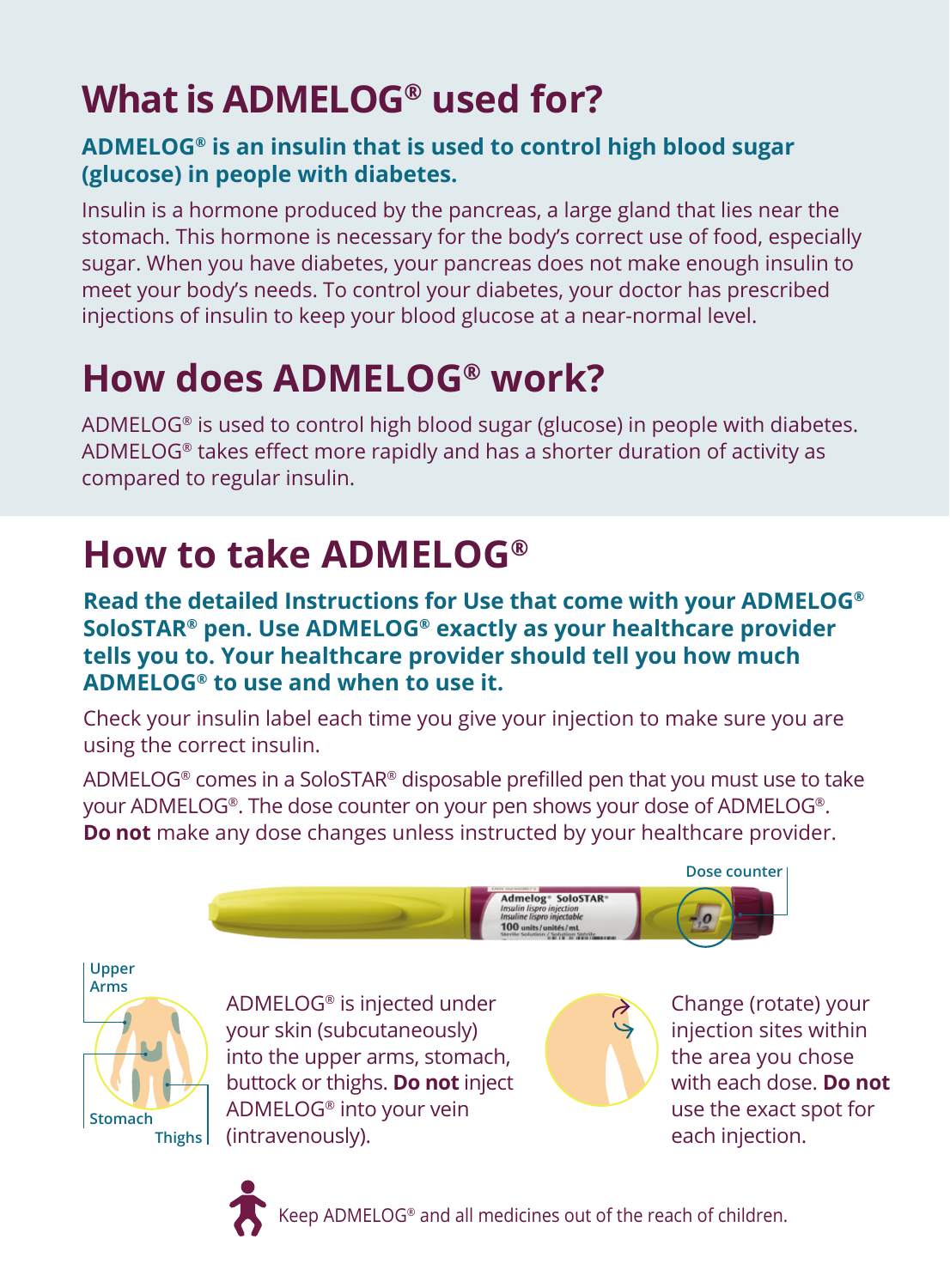# **How often do I need to take ADMELOG®?**

Your doctor has told you which insulin to use, how much, and when and how often to inject it. Because each patient with diabetes is different, this schedule has been individualized for you.

ADMELOG® is to be given within 15 minutes before a meal. When necessary, ADMELOG® may be given shortly after a meal instead (within 20 minutes of the start of the meal).



The time course of action of any insulin may vary to some extent in different individuals or at different times in the same individual. As with all insulin preparations, the duration of action of ADMELOG® is dependent on dose, site of injection, blood supply, temperature, and physical activity.

Your usual ADMELOG® dose may be affected by changes in your food, activity, or work schedule. Carefully follow your doctor's instructions to allow for these changes. Other things that may affect your ADMELOG® dose are illness, pregnancy, medication, exercise and travel.

### **How do I store ADMELOG®?**

#### **Prior to first use:**



New pens should be stored in a refrigerator between 2° and 8°C.



Do not freeze and do not expose to excessive heat or sunlight.

#### **After first use:**



The ADMELOG® pen that you are currently using should not be refrigerated but should be kept as cool as possible (below 30°C) and away from direct heat and light. **Do not use if it has been frozen.**



Pens you are using, or those that are not refrigerated, should be discarded after 28 days, even if they still contain ADMELOG®.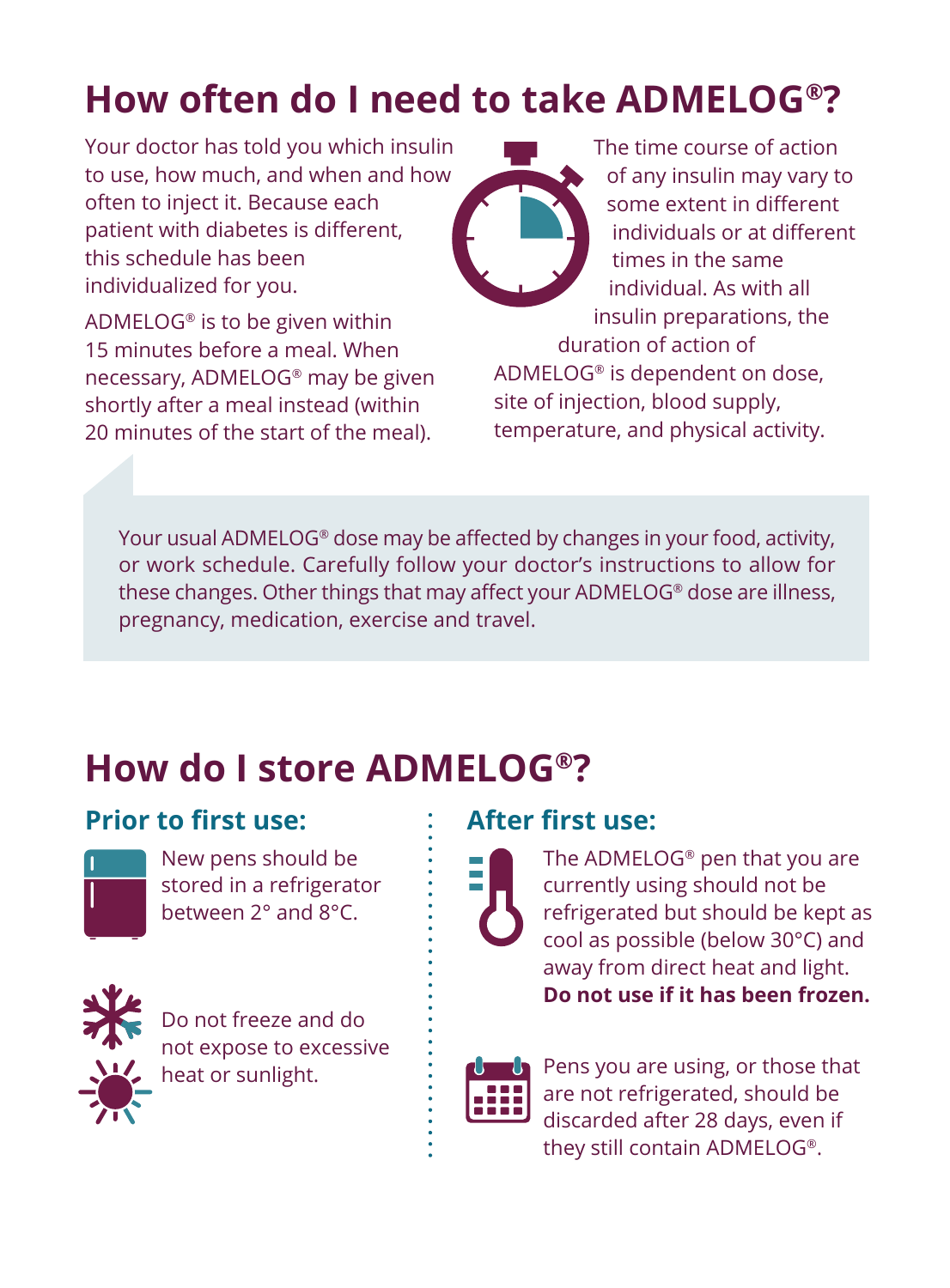### **What are possible side effects from using ADMELOG®?**

#### **Possible side effects you may feel when taking ADMELOG® can include:**

- Hypoglycemia (too little glucose in the blood) is one of the most frequent adverse events experienced by insulin users and can be caused by:
	- Missing or delaying meals
	- Taking too much insulin
	- Exercising or working more than usual
	- An infection or illness (especially with diarrhea or vomiting)
	- A change in the body's need for insulin
	- Diseases of the adrenal, pituitary, or thyroid gland, or progression of kidney or liver disease
	- Interactions with other drugs that lower blood glucose, such as oral hypoglycemics, salicylates, sulfa antibiotics, and certain antidepressants
	- Consumption of alcoholic beverages
- Diabetic acidosis and coma may develop if your body has too little insulin and may occur if you omit your insulin or take less than the doctor has prescribed, eat significantly more than your diet calls for, or develop a fever or infection. The first symptoms of diabetic acidosis usually come on gradually, over a period of hours or days, and include a drowsy feeling, flushed face, thirst, and

loss of appetite. Heavy breathing and a rapid pulse are more severe symptoms. If uncorrected, loss of consciousness, coma, or death can result. Therefore, it is important that you obtain medical assistance immediately.

- Lipoatrophy (depression in the skin) or lipohypertrophy (enlargement or thickening of tissue). If you notice either of these conditions, consult your doctor. A change in your injection technique may help alleviate the problem.
- Local allergic reaction (redness, swelling, and itching at the site of injection of insulin). If you have local reactions, contact your doctor, who may recommend a change in the type or species of insulin.
- Generalized allergic reaction, which may cause rash over the whole body, shortness of breath, wheezing, reduction in blood pressure, fast pulse, or sweating. Severe cases may be life threatening. If you think you are having a generalized allergic reaction to insulin, notify a doctor immediately. Patients who have had severe generalized allergic reactions to insulin should be skin tested with each new preparation to be used before treatment with that preparation is started.

These are not all the possible side effects you may feel when taking ADMELOG®. If you have a troublesome symptom or side effect that is not listed here or becomes bad enough to interfere with your daily activities, talk to your healthcare professional.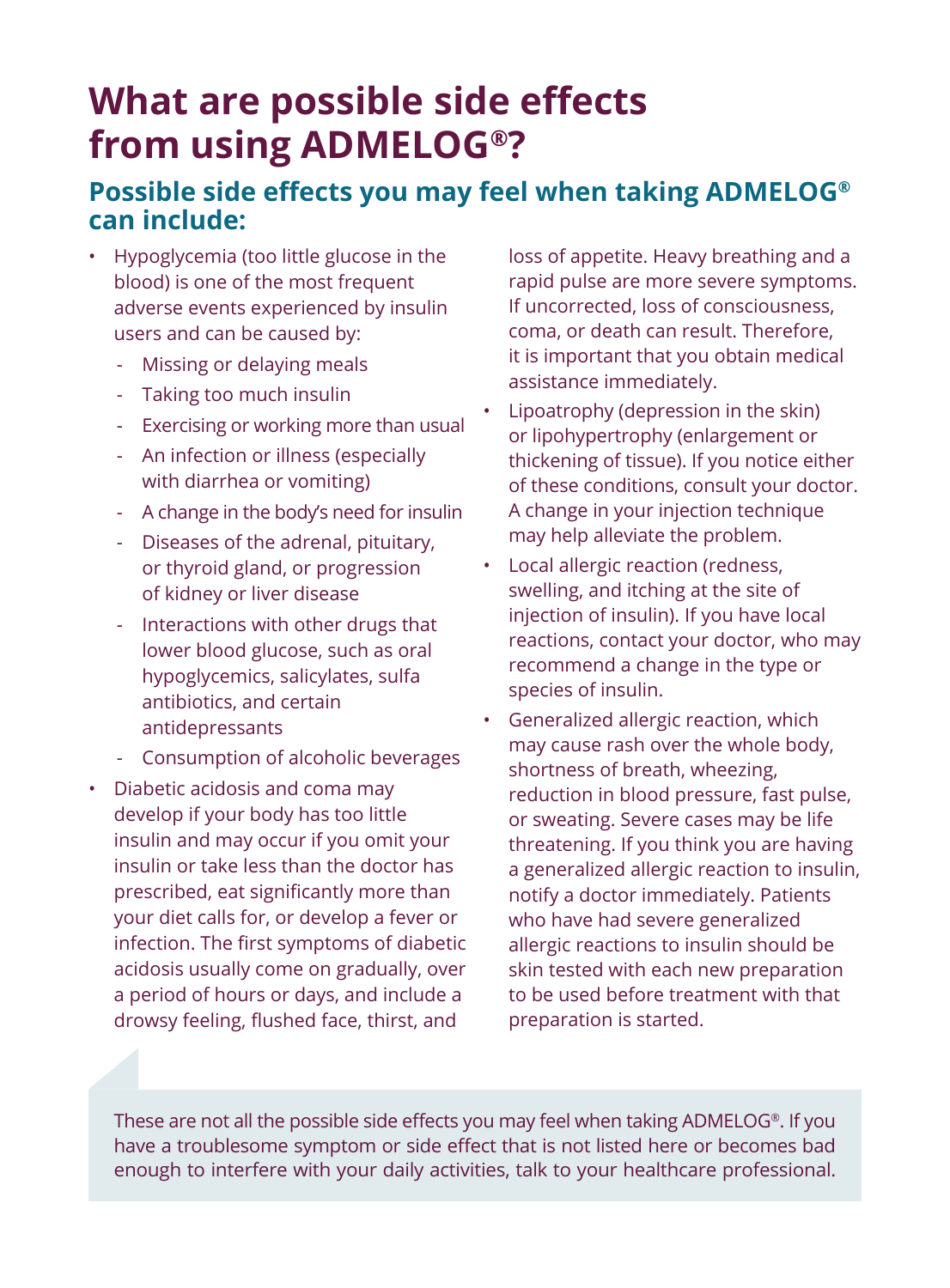# **How do I take ADMELOG®?**

#### **PREPARE your injection**

- Take the pen out of your refrigerator at least an hour before you are ready to inject.
- Check the name and expiration date on your pen to ensure you have the correct insulin and that it is not expired. Check that the liquid is clear and colorless with no visible particles. Do not use the pen if you notice anything unusual in the appearance of the solution.
- Wash your hands.
- Attach a new needle to the pen.
- Pull off the protective cap and set it aside for later.
- Do a safety test. Always do a safety test before each injection to ensure your pen and needle are working correctly and to make sure that you get the correct insulin dose. You may see air bubbles in the insulin – this is normal, they will not harm you.
- Select the correct dose on your pen.

#### **INJECT**

• Choose your injection site.



- Wipe the injection site with an alcohol swab and let it dry.
- Push the needle into your skin, place your thumb on the injection button and press it all the way in and hold it down until you see the zero appear in the dose window.
- Slowly count to five.

#### **AFTER your injection**

- Remove the needle immediately after each injection and place it into a puncture-resistant container.
- **• Put the pen cap back on.** Do not put the pen back in the fridge.

Carefully follow the directions supplied by your healthcare professional on the correct use of your ADMELOG® SoloSTAR® Pen to help avoid contamination and possible infection and to obtain an accurate dose. If you do not follow all of these instructions, you may get too much or too little insulin.